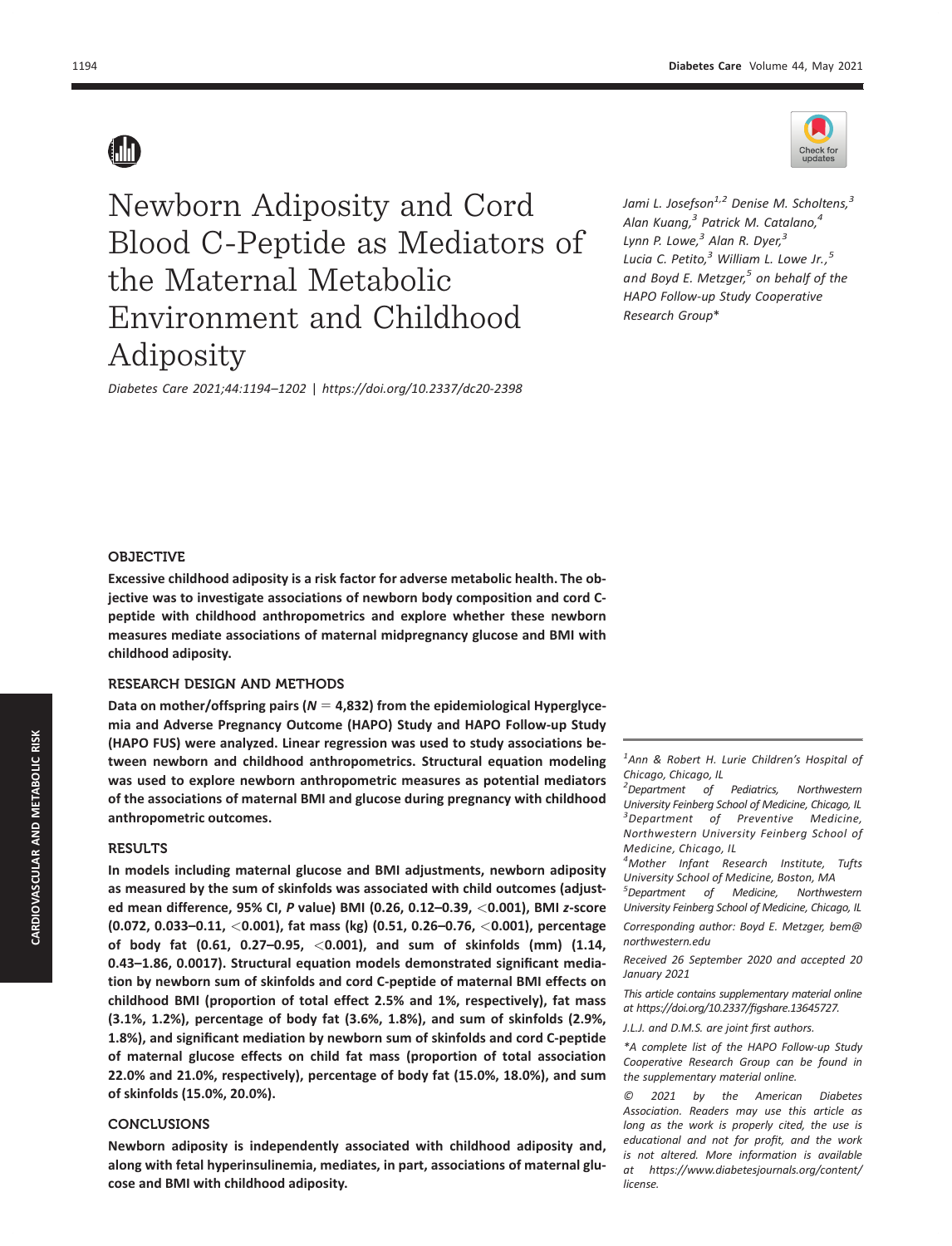Excessive childhood adiposity is a risk factor for adverse metabolic health. Whether the origins of excess childhood adiposity begin before birth or develop in childhood is not known. High birth weight is a risk factor for childhood obesity, yet most obese children had normal birth weight (1). Small studies have demonstrated associations between newborn and childhood adiposity, but no association between birth weight and childhood weight in the same participants (2,3). Importantly, adiposity reflects fat mass, whereas weight and BMI include both fat and lean mass (4,5). Deciphering associations between newborn and childhood body composition, which includes measures of weight and adiposity, depends on consideration of the nature of each anthropometric measurement.

The maternal metabolic milieu adds complexity to relationships between newborn and childhood adiposity. Independent associations of maternal hyperglycemia and high maternal BMI with both newborn and childhood adiposity are documented (6–10), but links between newborn and childhood adiposity in the context of maternal glucose and BMI are not clearly defined. Additionally, maternal glucose modulates fetal insulin (11), the predominant growth factor in utero, which in turn regulates fetal fat accretion (12). The extent to which fetal insulin contributes to childhood adiposity has not been described.

This study addresses the hypothesis that newborn adiposity reflects the maternal metabolic milieu and mediates complex associations between maternal glucose and BMI and childhood adiposity using data from the Hyperglycemia and Adverse Pregnancy Outcome Study (HAPO) (13) and HAPO Follow-up Study (HAPO FUS) (14). HAPO, conducted 2000–2006, and HAPO FUS, conducted 2013–2016, were international, epidemiological studies designed to determine whether hyperglycemia in pregnancy, less severe than overt diabetes, is associated with increased risk of adverse maternal, newborn, and childhood metabolic and anthropometric outcomes. HAPO FUS represents the largest prospective cohort with body composition measurements at birth and during peripubertal years, providing the opportunity to distinguish newborn adiposity and birth weight associations with comparable childhood measures and as reflections of maternal metabolism.

Previous HAPO and HAPO FUS reports demonstrated that maternal glucose and BMI during pregnancy are independently and additively associated with newborn and childhood weight and adiposity (15,16). The objectives of the current study are to investigate associations of newborn body composition and cord C-peptide with childhood anthropometrics, independent of maternal midpregnancy glucose and BMI, and explore whether newborn body composition and cord C-peptide mediate associations of maternal glucose and BMI during pregnancy with childhood adiposity. Critical to addressing these objectives is the distinction between purely adiposity measures versus those that reflect a composite of both fat and lean mass such as birth weight and BMI.

# RESEARCH DESIGN AND METHODS

HAPO was conducted at 15 international field centers with  $>25,000$  participants; HAPO FUS was conducted at 10 of those centers with  $>4,800$  participating mother-offspring pairs. Children eligible for HAPO FUS included only those whose mothers remained blinded to the HAPO oral glucose tolerance test (OGTT) results and who were born  $\geq$ 37 weeks' gestation and had no major malformations. Methods for both studies have been published (13,14). Institutional review boards at each field center approved both studies. Participants provided written informed consent and, where required, assent.

## **Participants**

In HAPO, pregnant women underwent a study visit at  $\sim$ 28 weeks' gestation that included measurements of height, weight, blood pressure, and a 75-g OGTT with blood sampled at fasting, 1 h, and 2 h (13). Participants and providers were blinded to the results unless specific glucose thresholds were exceeded, then unblinding occurred. Participants who were unblinded were excluded from HAPO analyses and not eligible for participation in the HAPO FUS. Blinded participants were not treated. Demographic data, including

self-identified race/ethnicity, smoking, and alcohol use, were collected. Prenatal care and delivery were determined by clinical practice at each field center. Medical records were abstracted for data regarding prenatal, labor and delivery, postpartum, and newborn course.

#### Newborn Measurements

Cord blood was collected at delivery and serum C-peptide was measured as previously described (17). Newborn weight, length, and flank, triceps, and subscapular skinfolds were measured within 72 h of delivery; measurements were obtained in duplicate and if results differed by more than a prespecified amount ( $>10$  g for weight,  $>0.5$  cm for length, and  $>0.5$  mm for skinfolds), a third measurement was performed. For statistical analysis, the average of the measurements was used. If a third measurement was taken and two of the three differed by less than the prespecified amount, the average of those two was used; otherwise, the average of all three was used. Birth weight was obtained using a calibrated electronic scale. Length was measured on a hardsurface standardized board constructed for the HAPO Study. Skinfold thicknesses were measured with calibrated calipers (Harpenden, Baty, U.K.) on the newborn's left side. Flank skinfold thickness was measured just above the iliac crest on a diagonal fold on the midaxillary line, subscapular just below the lower angle of the scapula at  $\sim$ 45 $^{\circ}$  angle to the spine, and triceps by taking the vertical fold over the triceps muscle half the distance between the acromion process and olecranon (6).

#### Child Anthropometrics

For the HAPO FUS, centralized training and maintenance of certification was conducted by the Coordinating Center (14). The child's weight was measured twice to the nearest 0.1 kg using a calibrated scale. If results differed by  $>0.5$ kg, a third measurement was obtained. Height was measured twice with a stadiometer to the nearest 0.5 cm. If results differed by  $>1.0$  cm, a third measurement was obtained. Calibrated calipers (Harpenden) were used to measure skinfolds twice at three sites: triceps, subscapular, and suprailiac to the nearest 0.1 mm. If results differed by  $>$ 1.0 mm,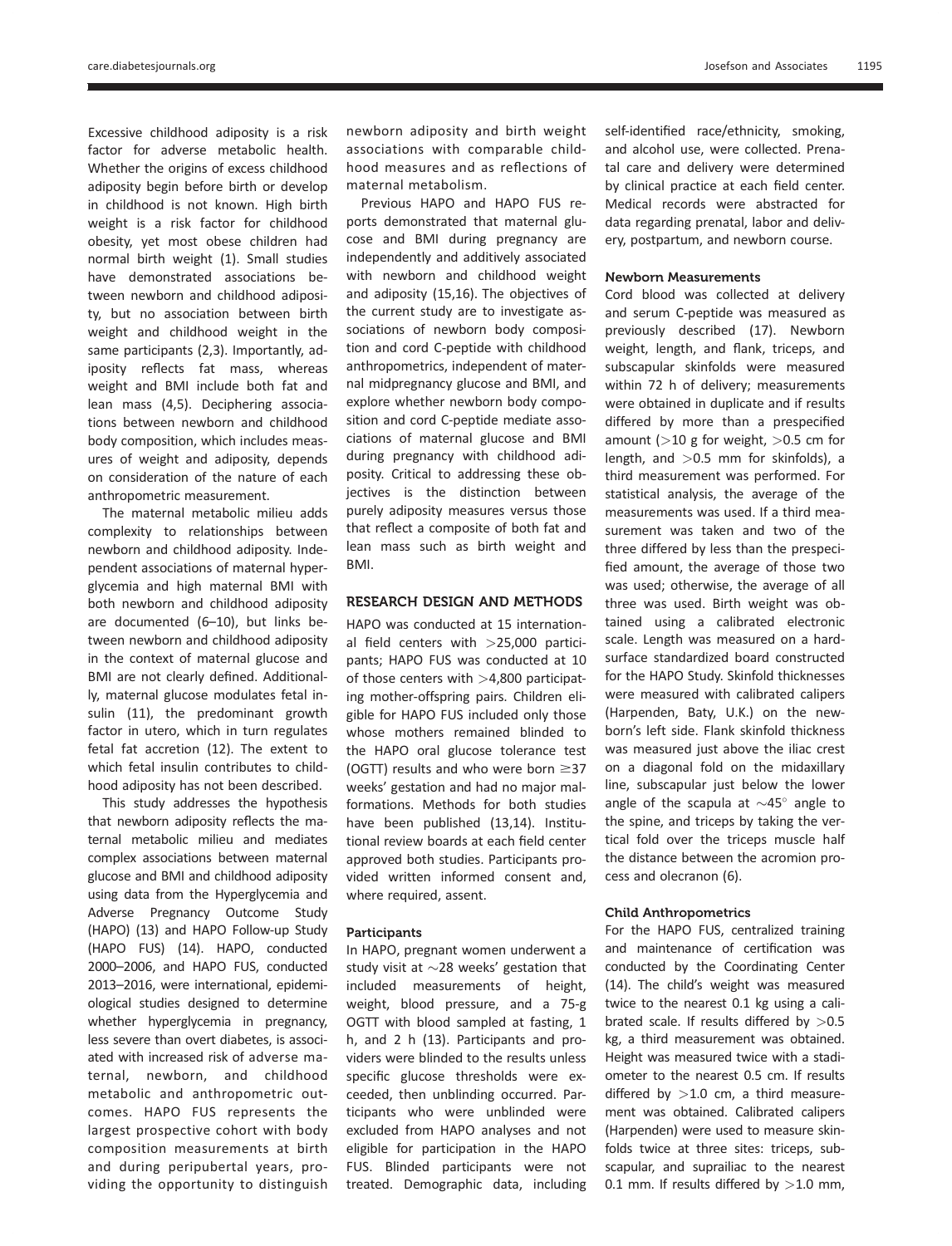a third measurement was obtained (14). Body composition was measured using air displacement plethysmography (Bod Pod, Cosmed, Italy) which provided fat mass and percentage of body fat.

## Outcomes and Predictors

Childhood outcomes included BMI, BMI z-score, fat mass, percentage of body fat, and sum of skinfolds. BMI z-scores were calculated using sex- and age-specific lambda-mu-sigma (LMS) curves (18). Sum of skinfolds (mm) was calculated by summing the three skinfolds.

Newborn anthropometric measures were analyzed both as independent predictors of childhood anthropometrics and as potential mediators of associations between maternal pregnancy variables and childhood anthropometrics. Newborn sum of skinfolds (mm) was calculated by summing the flank, triceps, and subscapular skinfold measurements. Newborn fat mass was estimated using measurements of birth weight, length, and flank skinfold as previously described (19). Birth weightfor-length was calculated by dividing birth weight by length. The following newborn and childhood anthropometrics were included to specifically measure adiposity: newborn sum of skinfolds, newborn fat mass, childhood fat mass, childhood percentage of body fat, and childhood sum of skinfolds.

For statistical analyses, newborn measures were standardized into zscores by subtracting the mean and dividing by the SD from the original HAPO data set. In mediation models, maternal predictors included maternal BMI and sum of glucose z-scores from the pregnancy OGTT. Sum of glucose z-scores is an integrated measure of maternal glycemia that gives equal weight to each of the three glucose values during the OGTT. It was calculated by subtracting the mean glucose level from all HAPO values at that time point, dividing by the SD of the glucose values at that time point, and summing the three individual z-scores (20).

# Statistical Analyses

Continuous variables are summarized using means and SDs and categorical variables are summarized using tables of frequencies and counts. Associations between newborn anthropometric measures and continuous childhood anthropometric outcomes were examined using linear regression. Covariate adjustments were examined as follows based on previous HAPO analyses and known potential confounders: model 1: field center (each with a high level of racial/ethnic homogeneity), child's sex, gestational age at delivery, maternal age, mean arterial pressure, height, parity, smoking, drinking, and family history of diabetes at pregnancy OGTT; model 2: model 1 covariates  $+$  maternal sum of glucose z-scores and BMI at pregnancy OGTT.

Linear regression model fit was assessed by scatterplots of residuals versus fitted values, histograms, and qqplots of residuals, and DFbeta statistics. Quadratic terms and restricted cubic splines estimated with the rms R package (21) were used to assess linearity between the continuous predictor and continuous outcomes for linear regression models. Statistical significance was determined according to  $P < 0.05$ . Analyses presented here are considered secondary for the HAPO FUS and are not corrected for multiple comparisons. All analyses were conducted in R 3.3.1 software (22).

Structural equation modeling was used to explore models treating newborn anthropometric measures as potential mediators of the associations of maternal BMI and glucose during pregnancy with childhood anthropometric outcomes. Structural equation models treated both maternal BMI and glucose sum of z-scores at pregnancy OGTT as exposure variables. Separate models were evaluated for childhood outcomes: BMI, BMI z-score, fat mass, percentage of body fat, and sum of skinfolds. Mediation effects for newborn sum of skinfolds, fat mass, birth weight, birth weight-for-length, and log cord C-peptide z-scores were examined separately. All structural equation models included adjustment for model 1 covariates.

# **RESULTS**

Characteristics of the 4,832 HAPO FUS mothers and their offspring are reported in Table 1. As reported previously, characteristics were similar for HAPO mothers who did and did not participate in HAPO FUS (14). The HAPO study visit occurred at mean gestational age of 27.7 weeks, and delivery of the newborns occurred at mean gestational age 39.8 weeks. HAPO FUS study visits occurred when children were mean age of 11.4 years.

## Associations Between Newborn and Childhood Anthropometric Measures

Associations between measures of newborn and childhood anthropometrics are reported in Table 2. Newborn sum of skinfolds, fat mass, birth weight, birth weight-for-length and cord blood C-peptide were significantly and positively associated with childhood BMI, BMI zscore, fat mass, percentage of body fat, and sum of skinfolds in model 1, with the exception of birth weight-for-length, which was not associated with child fat mass, percentage of body fat, or sum of skinfolds. The association of newborn sum of skinfolds with childhood anthropometrics remained statistically significant after adjustment for maternal glucose and BMI (model 2), whereas newborn fat mass, birth weight, and birth weight-for-length were associated with childhood BMI and BMI z-score. Newborn fat mass and birth weight were associated with child fat mass but not with child percentage of body fat or sum of skinfolds. Newborn cord C-peptide was associated with childhood anthropometrics, except for BMI z-score in model 2. Adjusted mean differences for these associations in model 2 were attenuated to approximately half of the model 1 estimates.

Sex-specific adjusted mean difference associations of newborn measures with childhood outcomes are provided in [Supplementary Table 1](https://doi.org/10.2337/figshare.13645727). Statistical power was limited for subgroup analyses, but in exploratory sex-specific analyses, associations were comparable for boys and girls.

# Mediation Effects of Newborn Adiposity Measures

As previously reported for HAPO and HAPO FUS, maternal glucose and BMI are associated with both newborn and childhood weight/BMI and adiposity outcomes (15,16). Mediation analysis was performed to evaluate the extent to which the associations of maternal glucose and BMI with childhood anthropometrics are mediated by newborn anthropometrics. Table 3 reports the portion of the association of maternal glucose and BMI with childhood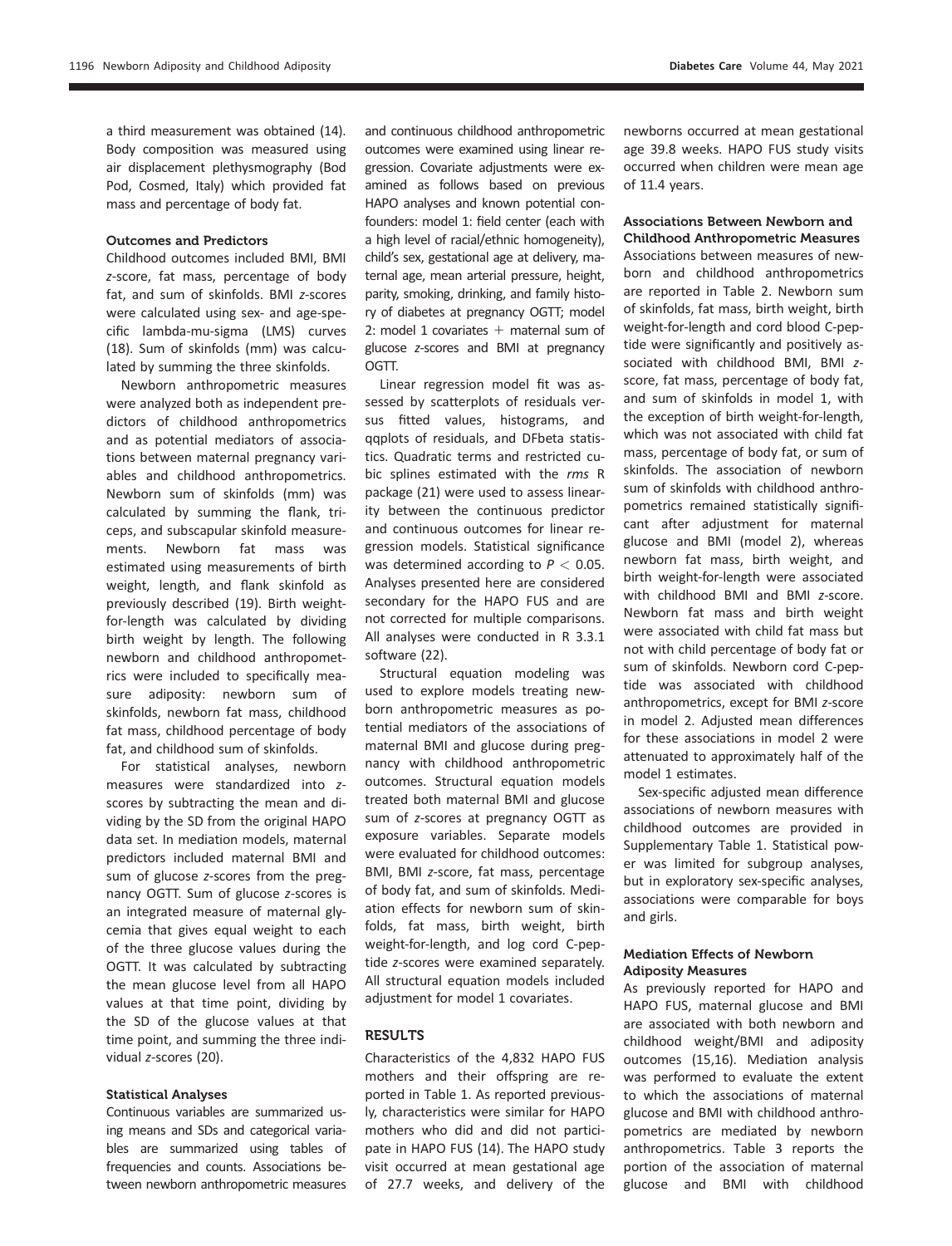| Table 1—Characteristics of HAPO FUS mother and child participants                                                                                                                                                                                             |                                                                                                                           |  |  |  |  |
|---------------------------------------------------------------------------------------------------------------------------------------------------------------------------------------------------------------------------------------------------------------|---------------------------------------------------------------------------------------------------------------------------|--|--|--|--|
| Maternal characteristics during HAPO                                                                                                                                                                                                                          | $N = 4,832$                                                                                                               |  |  |  |  |
|                                                                                                                                                                                                                                                               | Mean (SD)                                                                                                                 |  |  |  |  |
| Age (years)                                                                                                                                                                                                                                                   | 29.9(5.7)                                                                                                                 |  |  |  |  |
| Height (cm)                                                                                                                                                                                                                                                   | 161.6 (6.5)                                                                                                               |  |  |  |  |
| Weight (kg)                                                                                                                                                                                                                                                   | 70.8 (17.1)                                                                                                               |  |  |  |  |
| BMI ( $\text{kg/m}^2$ )                                                                                                                                                                                                                                       | 27.1(6.2)                                                                                                                 |  |  |  |  |
| Gestational age at OGTT (weeks)                                                                                                                                                                                                                               | 27.7(1.7)                                                                                                                 |  |  |  |  |
| Mean arterial pressure (mmHg)                                                                                                                                                                                                                                 | 80.5(8.0)                                                                                                                 |  |  |  |  |
| Fasting plasma glucose (mg/dL)                                                                                                                                                                                                                                | 81.0(6.6)                                                                                                                 |  |  |  |  |
| 1-h plasma glucose (mg/dL)                                                                                                                                                                                                                                    | 133.1 (30.2)                                                                                                              |  |  |  |  |
| 2-h plasma glucose (mg/dL)                                                                                                                                                                                                                                    | 110.4 (23.0)                                                                                                              |  |  |  |  |
| Glucose sum of z-scores                                                                                                                                                                                                                                       | $-0.04(2.3)$                                                                                                              |  |  |  |  |
| Race/ethnicity<br>White, non-Hispanic<br>Black, non-Hispanic<br>Hispanic<br>Asian<br>Other                                                                                                                                                                    | n(%)<br>2,287 (47.3)<br>775 (16.0)<br>507 (10.5)<br>1,176 (24.3)<br>87(1.8)                                               |  |  |  |  |
| Any prenatal smoking                                                                                                                                                                                                                                          | 245(5.1)                                                                                                                  |  |  |  |  |
| Any prenatal alcohol use                                                                                                                                                                                                                                      | 406 (8.4)                                                                                                                 |  |  |  |  |
| Parity (any prior delivery $>$ 20 weeks)                                                                                                                                                                                                                      | 2,485 (51.4)                                                                                                              |  |  |  |  |
| Family history of diabetes mellitus                                                                                                                                                                                                                           | 1,077 (22.3)                                                                                                              |  |  |  |  |
| Newborn characteristics at delivery<br>Gestational age at delivery (weeks)<br>Birth weight (g)<br>Length (cm)<br>Birth weight-for-length z-score<br>Sum of skinfolds (mm)<br>Percentage of body fat (ref. Catalano formula) (%)<br>Cord C-peptide $(\mu g/L)$ | Mean (SD)<br>39.8(1.2)<br>3,383.2 (477.0)<br>50.2(2.3)<br>$-0.1(1.1)$<br>12.3(2.6)<br>11.3(3.6)<br>1.0(0.6)               |  |  |  |  |
| Sex (% female)                                                                                                                                                                                                                                                | n (%)<br>2,367 (49.0)                                                                                                     |  |  |  |  |
| Childhood characteristics during HAPO FUS<br>Age (years)<br>Height (cm)<br>Weight (kg)<br>BMI ( $\text{kg/m}^2$ )<br><b>BMI z-score</b><br>Fat mass (kg)<br>Percentage of body fat (%)<br>Sum of skinfolds (mm)                                               | Mean (SD)<br>11.4(1.2)<br>148.6 (10.2)<br>43.2 (13.3)<br>19.3(4.3)<br>0.5(1.2)<br>10.2(7.8)<br>21.2 (10.5)<br>39.2 (21.4) |  |  |  |  |

anthropometric outcomes that is mediated by newborn sum of skinfolds. The direct effect reflects the portion of the association between maternal glucose or BMI and each child outcome that is not mediated by newborn sum of skinfolds; the indirect effect represents the portion of the association mediated by newborn sum of skinfolds, while the total effect represents the sum of the direct and indirect effects (Fig. 1). Joint estimation of direct, indirect, and total effects for maternal glucose and BMI on child BMI and BMI z-score with newborn sum of skinfolds as the mediator

indicated significant mediation for maternal BMI (proportion of total effect 2.5%) but not for maternal glucose. For childhood fat mass, percentage of body fat, and sum of skinfolds outcomes, direct, indirect, and total effects for both maternal BMI and glucose were statistically significant when newborn sum of skinfolds was modeled as a mediator variable. The proportion of the total effect of maternal glucose mediated by newborn sum of skinfolds was 22.0% for child fat mass and 15.0% for both childhood percentage of body fat and sum of skinfolds. The proportion of the

maternal BMI total effect mediated by newborn sum of skinfolds was 3.1%, 3.6%, and 2.9% for childhood fat mass, percentage of body fat, and sum of skinfolds outcomes, respectively.

For newborn cord C-peptide, significant indirect effects were observed for all outcomes (Table 3) except BMI zscore. Joint estimation of direct and total effects for maternal glucose and BMI on child BMI indicated significant effects for maternal BMI but not for maternal glucose, with 1.0% of the total effect mediated by cord C-peptide. For childhood fat mass, percentage of body fat, and sum of skinfolds, direct and total effects for both maternal glucose and BMI were statistically significant, as were indirect effects when cord C-peptide was modeled as a mediator variable. Approximately 1.2–1.8% of the total effect of maternal BMI for these outcomes was mediated by newborn cord C-peptide. The proportion of total effect of maternal glucose mediated by cord Cpeptide was 21.0% for child fat mass, 18.0% for child percentage of body fat, and 20.0% for child sum of skinfolds.

In analyses for newborn fat mass as a mediator of the associations of maternal glucose and BMI with childhood outcomes [\(Supplementary Table 2](https://doi.org/10.2337/figshare.13645727)), direct and indirect effects for child BMI and BMI z-score were significant for maternal BMI but not for glucose. The proportion of the maternal BMI total effect mediated by newborn fat mass was 3.5% for child BMI and 4.7% for child BMI z-score. For the child fat mass outcome, direct, indirect, and total effects for both maternal BMI and glucose were statistically significant. Approximately 12.0% of the total effect of maternal glucose and 2.4% of the total effect of maternal BMI for child fat mass were mediated by newborn fat mass. For childhood percentage of body fat and sum of skinfolds, indirect effects of maternal glucose and BMI mediated by newborn fat mass were not significant.

In models examining birth weight and birth weight-for-length as mediators, statistically significant indirect effects were observed for childhood BMI and BMI z-score. In joint models, direct and total effects for maternal BMI, but not for maternal glucose, were significant for these outcomes with proportion mediated by birth weight and birth weight-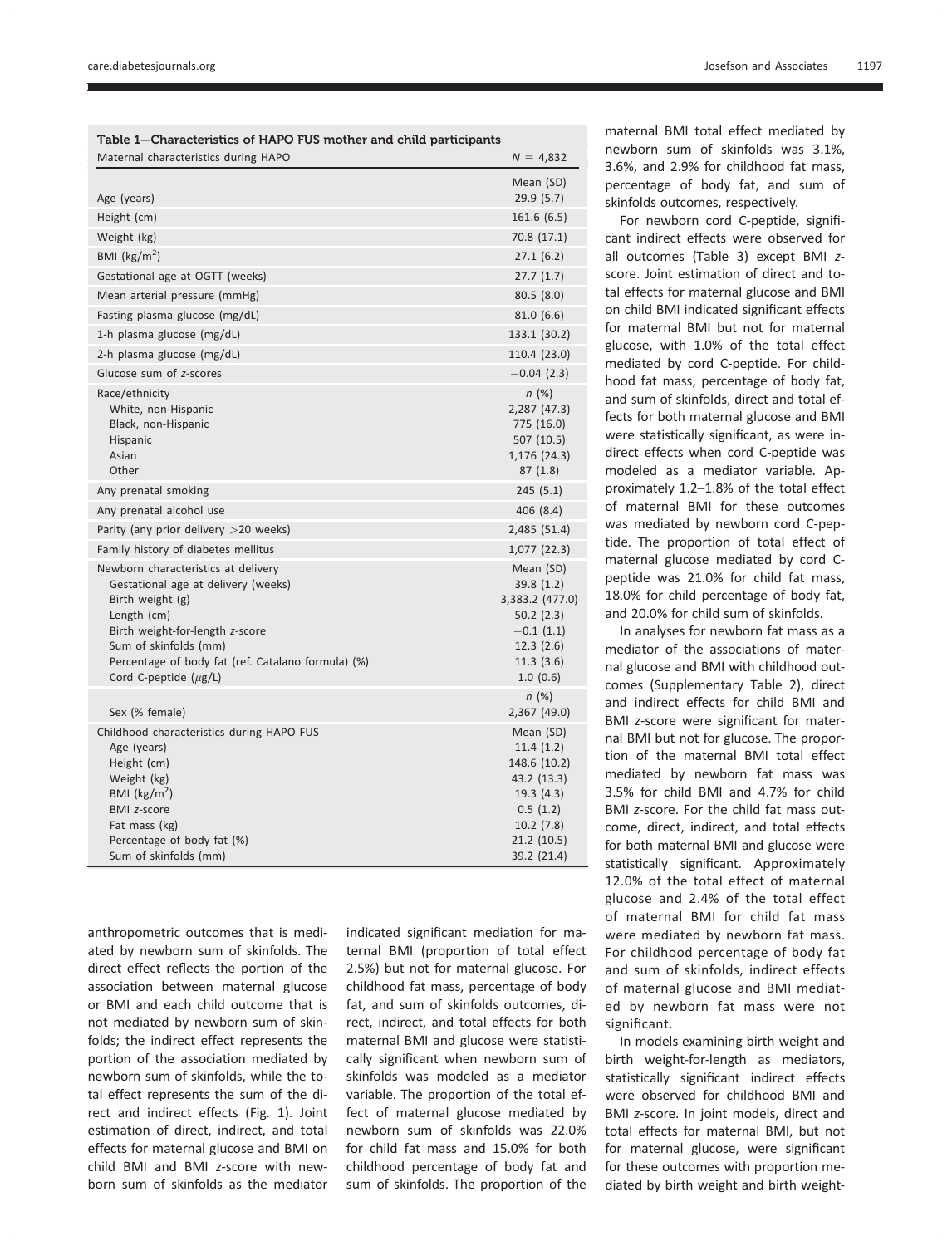| Childhood outcome          | Model 1: Adjusted mean<br>difference (95% CI, P)               | Model 2: Adjusted mean<br>difference (95% CI, $P$ ) |  |  |
|----------------------------|----------------------------------------------------------------|-----------------------------------------------------|--|--|
|                            | Newborn sum of skinfolds z-score                               |                                                     |  |  |
| BMI ( $\text{kg/m}^2$ )    | $0.52$ (0.39-0.66, <0.001)<br>$0.26$ (0.12-0.39, <0.001)       |                                                     |  |  |
| <b>BMI z-score</b>         | $0.15$ (0.11-0.18, <0.001)<br>$0.072$ (0.033-0.11, <0.001)     |                                                     |  |  |
| Fat mass (kg)              | $0.96$ (0.71-1.22, <0.001)<br>$0.51$ (0.26-0.76, <0.001)       |                                                     |  |  |
| Percentage of body fat (%) | 1.16 (0.83-1.50, $<$ 0.001)<br>$0.61$ (0.27-0.95, <0.001)      |                                                     |  |  |
| Sum of skinfolds (mm)      | 2.35 (1.64-3.060, $<$ 0.001)<br>$1.14$ (0.43-1.86, 0.0017)     |                                                     |  |  |
|                            | Newborn fat mass z-score                                       |                                                     |  |  |
| BMI ( $\text{kg/m}^2$ )    | $0.59$ (0.45-0.73, <0.001)                                     | $0.29$ (0.15-0.43, <0.001)                          |  |  |
| <b>BMI z-score</b>         | $0.19$ (0.15-0.23, <0.001)                                     | $0.11$ (0.073-0.15, <0.001)                         |  |  |
| Fat mass (kg)              | $0.86$ (0.59-1.12, <0.001)                                     | $0.34$ (0.085-0.60, 0.009)                          |  |  |
| Percentage of body fat (%) | $0.90$ (0.56-1.25, <0.001)                                     | $0.29$ (-0.057-0.64, 0.10)                          |  |  |
| Sum of skinfolds (mm)      | 1.50 (0.77-2.23, $<$ 0.001)                                    | $0.14$ (-0.58-0.87, 0.70)                           |  |  |
|                            | Newborn birth weight z-score                                   |                                                     |  |  |
| BMI ( $\text{kg/m}^2$ )    | $0.67$ (0.52-0.82, <0.001)                                     | 0.32 (0.17-0.47, $<$ 0.001)                         |  |  |
| <b>BMI z-score</b>         | $0.23$ (0.18-0.27, <0.001)                                     | $0.13$ (0.088-0.17, <0.001)                         |  |  |
| Fat mass (kg)              | 1.070 (0.79-1.35, $<$ 0.001)                                   | 0.48 (0.20-0.76, $<$ 0.001)                         |  |  |
| Percentage of body fat (%) | 1.080 (0.71-1.46, $<$ 0.001)<br>$0.34$ (-0.037-0.72, 0.077)    |                                                     |  |  |
| Sum of skinfolds (mm)      | 1.74 (0.96-2.52, $<$ 0.001)                                    | $0.12$ (-0.67-0.90, 0.77)                           |  |  |
|                            | Newborn birth weight-for-length z-score                        |                                                     |  |  |
| BMI ( $\text{kg/m}^2$ )    | $0.26$ (0.15-0.36, <0.001)                                     | $0.14$ (0.036-0.24, 0.0077)                         |  |  |
| <b>BMI z-score</b>         | $0.095$ (0.065-0.13, <0.001)                                   | $0.061$ (0.032-0.091, <0.001)                       |  |  |
| Fat mass (kg)              | $0.13$ (-0.068-0.32, 0.20)                                     | $-0.077$ ( $-0.27-0.11$ , 0.43)                     |  |  |
| Percentage of body fat (%) | $0.097$ (-0.16-0.36, 0.47)                                     | $-0.15$ ( $-0.40$ $-0.11$ , 0.25)                   |  |  |
| Sum of skinfolds (mm)      | $0.35$ (-0.19-0.89, 0.21)                                      | $-0.16$ ( $-0.69 - 0.37$ , 0.55)                    |  |  |
|                            | Newborn log cord C-peptide z-score                             |                                                     |  |  |
| BMI ( $\text{kg/m}^2$ )    | $0.33$ (0.20–0.46, <0.001)                                     | $0.14$ (0.011-0.26, 0.033)                          |  |  |
| <b>BMI z-score</b>         | $0.088$ (0.051-0.12, <0.001)<br>$0.035$ (-0.0019-0.071, 0.063) |                                                     |  |  |
| Fat mass (kg)              | $0.58$ (0.35-0.81, <0.001)<br>$0.25$ (0.021-0.48, 0.033)       |                                                     |  |  |
| Percentage of body fat (%) | $0.82$ (0.50-1.13, <0.001)<br>$0.41$ (0.093-0.72, 0.011)       |                                                     |  |  |
| Sum of skinfolds (mm)      | 1.72 (1.060-2.37, $<$ 0.001)                                   | $0.85$ (0.19-1.51, 0.011)                           |  |  |

All adjusted mean differences in childhood anthropometric measures are reported for each newborn measure higher by 1 SD. Model 1: field center, child's sex, maternal gestational age at delivery, maternal age, mean arterial pressure, height, parity, smoking, drinking, and family history of diabetes at pregnancy OGTT. Model 2: Model  $1 +$  maternal glucose sum of z-scores and BMI at pregnancy OGTT.

for-length ranging from 1.1% to 4.8% [\(Supplementary Table 3\)](https://doi.org/10.2337/figshare.13645727). In the newborn birth weight mediation analyses, statistically significant indirect effects were also observed for child fat mass. In joint models, direct and total effects for both maternal glucose and BMI were significant, and the proportion mediated was 18.0% for maternal glucose and 3.2% for maternal BMI. Indirect effects for child fat mass were not statistically significant for newborn birth weight-for-length as a mediator. For the outcomes of childhood percentage of body fat and sum of skinfolds, indirect effects of newborn birth weight and birth weight-for-length as mediators were not significant.

#### CONCLUSIONS

In the multiethnic HAPO and HAPO FUS cohorts, newborn sum of skinfolds, as a measure of newborn adiposity, was independently associated with childhood adiposity outcomes, including fat mass, percentage of body fat, and sum of skinfolds, as well as child BMI and BMI z-score, which reflect both fat and lean mass, independent of maternal midpregnancy BMI and glucose. These associations of adiposity measures between the newborn and peripubertal years, independent of maternal factors, suggest that adiposity at birth is a marker of future metabolic health. These findings add to the existing literature (23,24) and also demonstrate that newborn

adiposity, as measured by sum of skinfolds, partly mediated the association of maternal BMI and glucose with measures of childhood adiposity. Together, these findings indicate complex interactions between the in utero environment and newborn anthropometrics in relation to child anthropometrics.

While newborn adiposity had significant, independent associations with all childhood adiposity outcomes, birth weight and birth weight-for-length were associated with child BMI and BMI zscore but not with all of the childhood adiposity measures. Birth weight and BMI reflect both fat and lean mass, whereas adiposity specifically reflects fat mass. These findings are consistent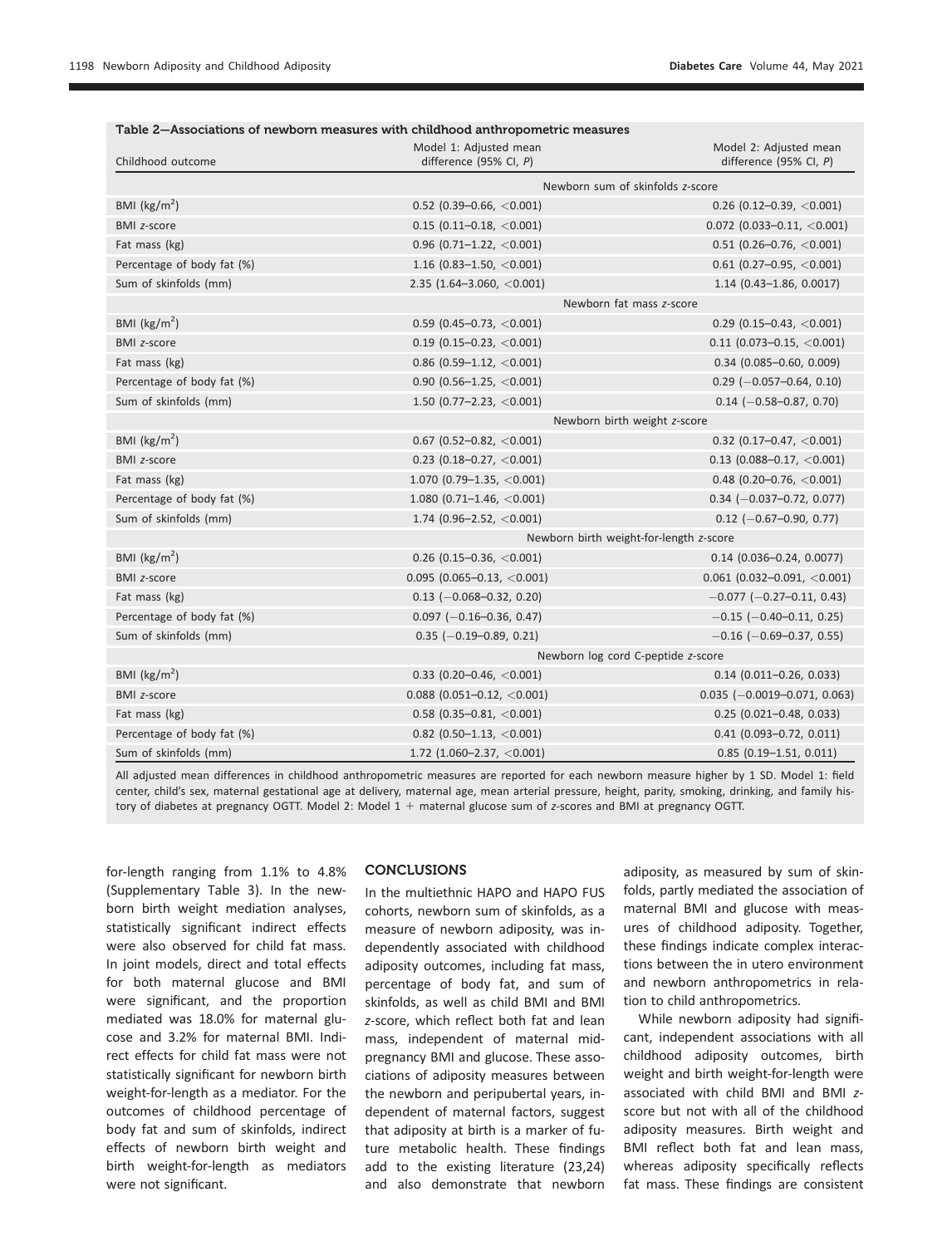#### Table 3—Mediation models for newborn sum of skinfolds <sup>z</sup>-score and cord blood C-peptide <sup>z</sup>-score

| Maternal exposure                                                                       | Newborn outcome                                                          | Direct effect: $\beta$ (95% CI, P value)                                                                                                | Indirect effect: $\beta$ (95% CI, P value)                                                                                                              | Total effect: $\beta$ (95% CI, P value)                                                                                                                          | Proportion mediated            |  |  |
|-----------------------------------------------------------------------------------------|--------------------------------------------------------------------------|-----------------------------------------------------------------------------------------------------------------------------------------|---------------------------------------------------------------------------------------------------------------------------------------------------------|------------------------------------------------------------------------------------------------------------------------------------------------------------------|--------------------------------|--|--|
| Outcome: Childhood BMI (kg/m <sup>2</sup> )                                             |                                                                          |                                                                                                                                         |                                                                                                                                                         |                                                                                                                                                                  |                                |  |  |
| Glucose sum of z-scores<br>BMI $(kg/m2)$                                                | Sum of skinfolds<br>Cord C-peptide<br>Sum of skinfolds<br>Cord C-peptide | $0.027$ (-0.031 to 0.084, 0.36)<br>$0.018$ (-0.040 to 0.076, 0.55)<br><b>0.30</b> (0.27-0.33, $<$ 0.001)<br>0.30 (0.27-0.33, $<$ 0.001) | $0.019$ (0.0087-0.030, <0.001)<br>$0.013$ (0.00096-0.026, 0.035)<br>$0.0079$ (0.0035-0.012, <0.001)<br>$0.0032$ (0.00012-0.0063, 0.042)                 | $0.046$ (-0.011 to 0.10, 0.11)<br>$0.031$ (-0.026 to 0.088, 0.29)<br>0.31 (0.28-0.34, $<$ 0.001)<br><b>0.31</b> (0.28-0.34, $\langle 0.001 \rangle$              | $\ast$<br>0.025<br>0.01        |  |  |
| Childhood BMI z-score<br>Glucose sum of z-scores<br>BMI $(kg/m2)$                       | Sum of skinfolds<br>Cord C-peptide<br>Sum of skinfolds<br>Cord C-peptide | $0.0043$ (-0.012 to 0.021, 0.61)<br>$0.00086$ (-0.016 to 0.018, 0.92)<br>$0.085$ (0.077-0.093, <0.001)<br>$0.086$ (0.078-0.095, <0.001) | $0.0054$ (0.0023-0.0084, <0.001)<br>$0.0034$ (-0.00021 to 0.0070, 0.065)<br>$0.0022$ (0.00093-0.0035, <0.001)<br>$0.00082$ (-0.000077 to 0.0017, 0.073) | $0.0097$ (-0.0067 to 0.026, 0.25)<br>$0.0042$ (-0.012 to 0.021, 0.62)<br>$0.087$ (0.079-0.095, <0.001)<br>$0.087$ (0.079-0.096, <0.001)                          | $\ast$<br>$*$<br>0.025         |  |  |
| Childhood fat mass (kg)<br>Glucose sum of z-scores<br>BMI ( $\text{kg/m}^2$ )           | Sum of skinfolds<br>Cord C-peptide<br>Sum of skinfolds<br>Cord C-peptide | $0.13$ (0.022-0.24, 0.019)<br>$0.097$ (-0.012 to 0.21, 0.080)<br>0.47 $(0.42 - 0.53, < 0.001)$<br>0.47 (0.41-0.52, $<$ 0.001)           | <b>0.037</b> (0.018-0.057, $<$ 0.001)<br>$0.025$ (0.0019-0.048, 0.034)<br>$0.015$ (0.0071-0.024, <0.001)<br>$0.0058$ (0.00020-0.011, 0.042)             | $0.17$ (0.061-0.27, 0.0021)<br>$0.12$ (0.016-0.23, 0.024)<br>0.49 $(0.44 - 0.54, < 0.001)$<br><b>0.47</b> (0.42–0.53, <0.001)                                    | 0.22<br>0.21<br>0.031<br>0.012 |  |  |
| Childhood percentage body fat (%)<br>Glucose sum of z-scores<br>BMI ( $\text{kg/m}^2$ ) | Sum of skinfolds<br>Cord C-peptide<br>Sum of skinfolds<br>Cord C-peptide | 0.26 (0.11-0.40, $<$ 0.001)<br>$0.19$ (0.047-0.34, 0.010)<br>0.51 (0.44-0.59, $<$ 0.001)<br><b>0.52</b> (0.44-0.59, $\langle$ 0.001)    | 0.045 (0.019-0.071, $<$ 0.001)<br>$0.041$ (0.0088-0.072, 0.012)<br>$0.019$ (0.0076-0.030, <0.001)<br>$0.0094$ (0.0016-0.017, 0.018)                     | <b>0.30</b> (0.16-0.45, $\langle 0.001 \rangle$<br>$0.23$ (0.090-0.38, 0.0015)<br><b>0.53</b> (0.46-0.60, $\langle 0.001 \rangle$<br>0.53 (0.45-0.60, $<$ 0.001) | 0.15<br>0.18<br>0.036<br>0.018 |  |  |
| Childhood sum of skinfolds (mm)<br>Glucose sum of z-scores<br>BMI $(kg/m2)$             | Sum of skinfolds<br>Cord C-peptide<br>Sum of skinfolds<br>Cord C-peptide | $0.47$ (0.17-0.78, 0.0023)<br>$0.34$ (0.028-0.64, 0.033)<br>1.18 $(1.030-1.34, < 0.001)$<br>1.12 $(0.97-1.28, <0.001)$                  | $0.085$ (0.030-0.14, 0.0024)<br>$0.082$ (0.018-0.15, 0.012)<br>$0.035$ (0.012-0.058, 0.0029)<br>$0.021$ (0.0038-0.039, 0.017)                           | <b>0.56</b> (0.26-0.86, $\langle 0.001 \rangle$<br>$0.42$ (0.12-0.72, 0.0066)<br>1.22 $(1.070-1.37, < 0.001)$<br>1.14 (0.99-1.30, $<$ 0.001)                     | 0.15<br>0.2<br>0.029<br>0.018  |  |  |

Values in boldface type are statistically significant. \*Total effect not significant. ^Indirect effect not significant.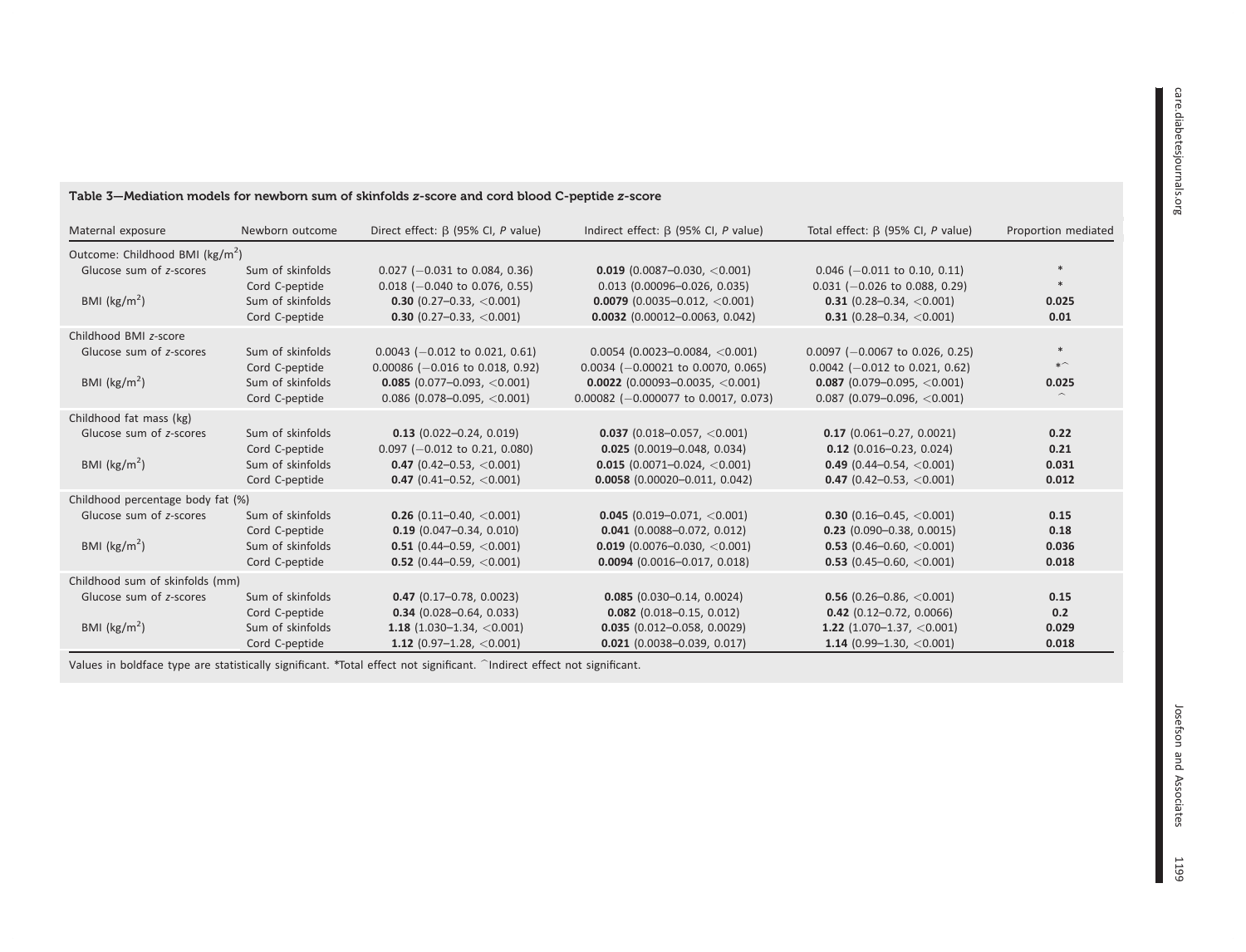

Figure 1—Mediation model of maternal glucose and BMI with childhood adiposity with newborn adiposity as the mediator. Diagram of a mediation analysis displaying maternal predictors glucose sum of z-scores and BMI (measured at mean 27.7 weeks' gestation), childhood sum of skinfolds outcome (measured at mean 11.4 years of age), and newborn sum of skinfolds (measured at delivery) as the mediator. Regression coefficients and 95% CIs are reported for total effects of maternal glucose and BMI on childhood sum of skinfolds ( $c_1$  and  $c_2$ ) and indirect effects of maternal glucose and BMI on the newborn sum of skinfolds mediator ( $a_1$  and  $a_2$ ). The proportion of the total effect of maternal glucose sum of z-scores on childhood sum of skinfolds mediated by newborn sum of skinfolds is 15.0%. The proportion of the total effect of maternal BMI on childhood sum of skinfolds mediated by newborn sum of skinfolds is 2.9%.

with other cohorts that demonstrated birth weight is not a reliable proxy for newborn and childhood adiposity (2,3).

Newborn adiposity, as measured by sum of skinfolds and fat mass, mediated a portion of the known associations between maternal glucose and BMI and greater childhood adiposity. The findings from the mediation analyses allow, to some extent, for evaluation of potential causal pathways underlying the well-described association studies between the maternal in utero environment and childhood size. These findings are an important addition to the existing literature examining critical periods of development, such as fetal exposures, newborn size, and childhood size, and the relationship to adverse metabolic health (8,9). The limited proportion of the association of maternal BMI with childhood adiposity mediated by newborn adiposity implies that pathways largely independent of newborn adiposity contribute to this association (e.g., genetics, epigenetic programming, and hypothalamic-appetite regulation) (25–27). Another explanation may be common genetics between maternal and childhood obesity that is not reflected in size at birth. For example, a recent study demonstrated that a polygenic risk score based on adult obesity demonstrated little association with birth weight but a strong association with weight at age 8 (28).

The current study suggests several contributors to offspring adiposity. Independent associations of maternal glucose and BMI with newborn and childhood adiposity have been documented by HAPO (6), HAPO FUS (16), and others (8–10,29). The current study demonstrates that a portion of the latter association is mediated by newborn adiposity. Additionally, this study demonstrates an association of newborn adiposity with childhood adiposity, independent of maternal glucose and BMI. The modest magnitude of this independent association suggests that further understanding of adiposity developmental pathways will be necessary to determine the timing and nature of interventions to prevent excessive adiposity during childhood.

Of interest, newborn adiposity and cord C-peptide mediated a higher proportion of the association of maternal glucose with measures of childhood adiposity (15–22%) than the association of maternal BMI with childhood adiposity (1–3.6%). This larger portion of mediation by newborn adiposity is consistent with the fetal overgrowth hypothesis, first proposed by Pedersen (11) and extended by Freinkel (12). Fetal insulin production in utero promotes fetal growth and fat accretion. Cord C-peptide is a crude measure of fetal insulin secretion (12), suggesting that excessive fetal insulin secretion is an important contributor to the developmental origins of adiposity.

The findings that newborn adiposity and cord C-peptide mediate a significant proportion of the association between maternal glycemia and childhood adiposity support the use of these newborn measures as shorter-term outcome measures when investigating treatment strategies for gestational diabetes mellitus, with the ultimate goal of reducing childhood adiposity. A number of interventional studies in women with gestational diabetes mellitus have reported reductions in birth weight after treatment (30–32), while one reported reduced neonatal adiposity among treated mothers (33). However, the effect of maternal treatment on childhood adiposity is not clear. In trials where longitudinal childhood follow-up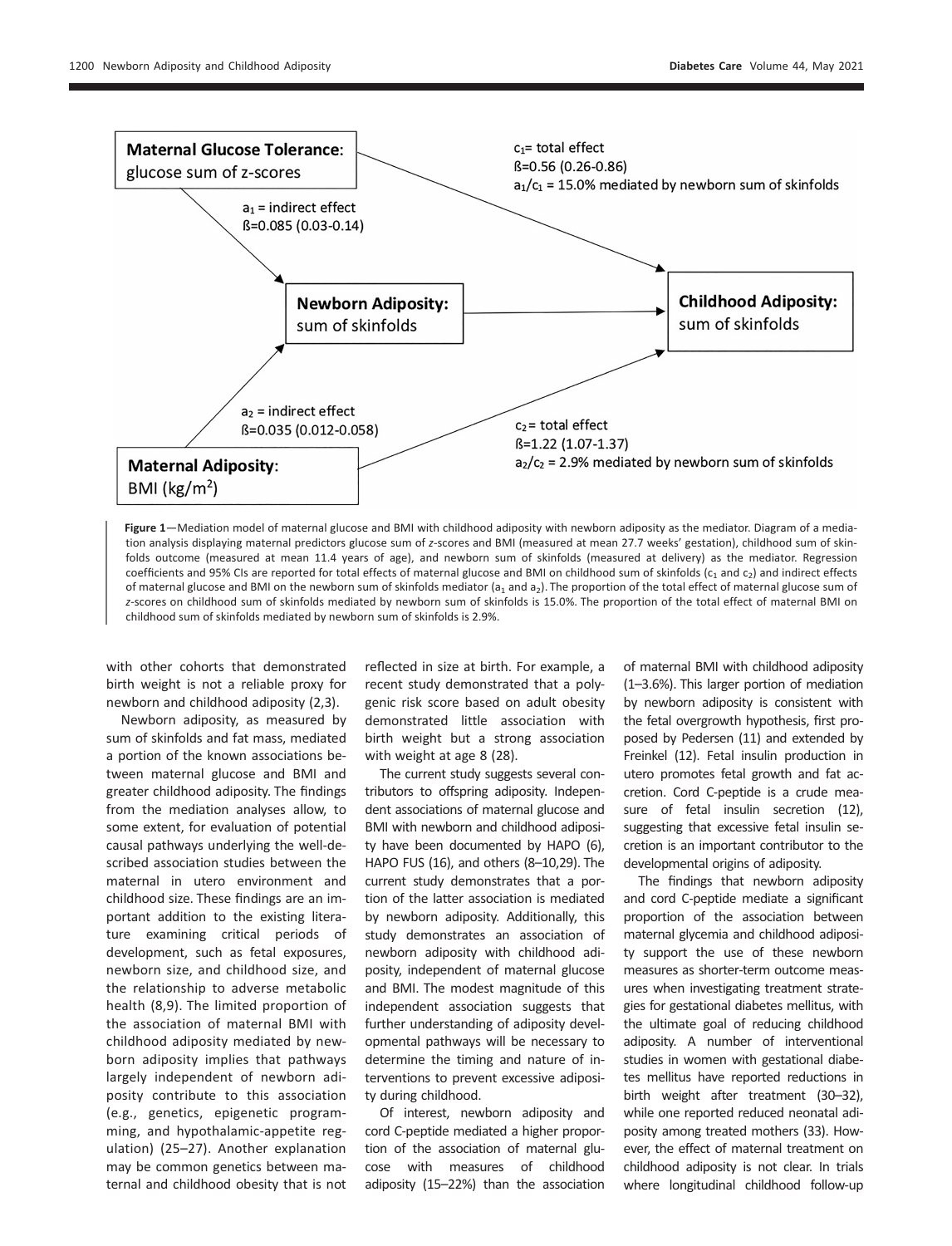was evaluated, researchers failed to detect differences in offspring obesity (31,34). These negative trials may reflect initiation of treatment for maternal hyperglycemia too late in pregnancy (35), the small number and young age of the children at follow-up, and/or limiting childhood anthropometrics to BMI. The interrelationships of maternal glycemia and newborn and childhood adiposity demonstrated in the current study suggest that reducing maternal hyperglycemia could decrease newborn and childhood adiposity, but because HAPO FUS was an observational study, a longterm interventional study would be necessary to address this question.

A major strength of this study is that HAPO FUS represents the largest, multiethnic, international cohort of children with research measures of in utero maternal metabolic measures, adiposity at birth and at age 10–14 years, including multiple direct adiposity measures as opposed to only measures of birth weight and BMI that reflect both fat and lean mass. The findings of this report thus are applicable to the general population. Another strength is the common protocol across all field centers and the detailed research measures obtained during pregnancy, at birth, and at age 10–14 years. This allowed for the ability to account for multiple confounders.

The study is limited by lack of diet and physical activity data. A recent report from the Vitamin D And Lifestyle Intervention for GDM Prevention (DALI) randomized trial of lifestyle interventions in pregnancy demonstrated reduced adiposity in neonates born to mothers in the combined healthy eating and physical activity intervention group, suggesting the importance of pregnancy lifestyle factors on offspring adiposity (36). Another limitation is lack of data on paternal anthropometrics, which also contribute to childhood overweight risk (25). Lastly, total offspring fat was measured rather than fat distribution (8,9), and sum of skinfolds was the only measure of adiposity obtained in both newborns and children.

In this multiethnic longitudinal study, newborn adiposity was associated with childhood BMI and adiposity independent of maternal BMI and glycemia, whereas birth weight was associated with childhood BMI but not all measures of childhood adiposity. Newborn adiposity as well as cord C-peptide mediated a portion of associations of maternal glucose and BMI with childhood adiposity, yet the proportion of maternal glucose effects on childhood adiposity mediated by newborn adiposity and cord C-peptide was substantially higher than the proportion of maternal BMI effects mediated by these newborn measures. In summary, newborn adiposity reflects the maternal metabolic milieu and mediates, in part, the complex relationships between maternal glucose and BMI and childhood adiposity.

Acknowledgments. The authors are grateful for all the mothers and children who participated in the HAPO Study and the HAPO FUS. Funding. The HAPO Study was funded by the Eunice Kennedy Shriver National Institute of Child Health and Human Development (R01- HD-34242 and R01-HD-34243) and the National Institute of Diabetes and Digestive and Kidney Diseases. The HAPO FUS was funded by National Institute of Diabetes and Digestive and Kidney Diseases grant 1U01-DK-094830 and the Eunice Kennedy Shriver National Institute of Child Health and Human Development. The HAPO FUS data were collected and managed using REDCap electronic data capture tools hosted at Northwestern University Feinberg School of Medicine. RED-Cap is supported at Feinberg School of Medicine by the Northwestern University Clinical and Translational Science Institute. The research reported in this article was partly supported by National Institutes of Health National Center for Advancing Translational Sciences grant UL1TR001422.

Funding sources were not involved in the collection, analysis, or interpretation of any data, in the writing of the report, or in the decision to submit the article for publication. Duality of Interest. No potential conflicts of interest relevant to this article were reported. Author Contributions. J.L.J. and D.M.S. contributed equally to the drafting of the manuscript. J.L.J., D.M.S., P.M.C., L.P.L., A.R.D., W.L.L., and B.E.M. contributed to the study design, data collection, data interpretation, and editing of the manuscript. D.M.S., A.K., and L.C.P. conducted the data analysis. All authors approved the final version for submission. D.M.S. and B.E.M. are the guarantors of this work and, as such, had full access to all the data in the study and take responsibility for the integrity of the data and the accuracy of the data analysis.

#### References

1. Dubois L, Girard M. Early determinants of overweight at 4.5 years in a population-based longitudinal study. Int J Obes 2006;30:610–617

2. Catalano PM, Farrell K, Thomas A, et al. Perinatal risk factors for childhood obesity and metabolic dysregulation. Am J Clin Nutr 2009;90:1303–1313

3. Pettitt DJ, McKenna S, McLaughlin C, Patterson CC, Hadden DR, McCance DR. Maternal glucose at 28 weeks of gestation is not associated with obesity in 2-year-old offspring: the Belfast Hyperglycemia and Adverse Pregnancy Outcome (HAPO) family study. Diabetes Care 2010;33:1219–1223

4. Wells JC, Chomtho S, Fewtrell MS. Programming of body composition by early growth and nutrition. Proc Nutr Soc 2007;66:423–434

5. Demerath EW, Fields DA. Body composition assessment in the infant. Am J Hum Biol 2014;26:291–304

6. HAPO Study Cooperative Research Group. Hyperglycemia and Adverse Pregnancy Outcome (HAPO) study: associations with neonatal anthropometrics. Diabetes 2009;58:453–459

7. HAPO Study Cooperative Research Group. Hyperglycaemia and Adverse Pregnancy Outcome (HAPO) Study: associations with maternal body mass index. BJOG 2010;117:575–584

8. Gaillard R, Steegers EA, Duijts L, et al. Childhood cardiometabolic outcomes of maternal obesity during pregnancy: the Generation R Study. Hypertension 2014;63:683–691

9. Perng W, Gillman MW, Mantzoros CS, Oken E. A prospective study of maternal prenatal weight and offspring cardiometabolic health in midchildhood. Ann Epidemiol 2014;24:793–800.e1 10. Starling AP, Brinton JT, Glueck DH, et al. Associations of maternal BMI and gestational weight gain with neonatal adiposity in the Healthy Start study. Am J Clin Nutr 2015;101:302–309

11. Pedersen J. Diabetes and pregnancy; blood sugar of newborn infants during fasting and glucose administration. Nord Med 1952;47:1049 12. Freinkel N. Banting Lecture 1980. Of pregnancy and progeny. Diabetes 1980;29:1023–1035

13. Metzger BE, Lowe LP, Dyer AR, et al.; HAPO Study Cooperative Research Group. Hyperglycemia and adverse pregnancy outcomes. N Engl J Med 2008;358:1991–2002 14. Lowe WL Jr., Scholtens DM, Lowe LP, et al.; HAPO Follow-up Study Cooperative Research Group. Association of gestational diabetes with maternal disorders of glucose metabolism and childhood adiposity. JAMA 2018;320:1005–1016 15. Catalano PM, McIntyre HD, Cruickshank JK, et al.; HAPO Study Cooperative Research Group. The hyperglycemia and adverse pregnancy outcome study: associations of GDM and obesity with pregnancy outcomes. Diabetes Care 2012;35:780–786

16. Josefson JL, Catalano PM, Lowe WL, et al. The joint associations of maternal BMI and glycemia with childhood adiposity. J Clin Endocrinol Metab 2020;105:2177–2188

17. Nesbitt GS, Smye M, Sheridan B, Lappin TR; HAPO Study Cooperative Research Group. Integration of local and central laboratory functions in a worldwide multicentre study: experience from the Hyperglycemia and Adverse Pregnancy Outcome (HAPO) Study. Clin Trials 2006;3:397–407

18. Cole TJ, Lobstein T. Extended international (IOTF) body mass index cut-offs for thinness, overweight and obesity. Pediatr Obes 2012;7:284–294

19. Catalano PM, Thomas AJ, Avallone DA, Amini SB. Anthropometric estimation of neonatal body composition. Am J Obstet Gynecol 1995;173:1176–1181

20. Lowe LP, Metzger BE, Dyer AR, et al.; HAPO Study Cooperative Research Group. Hyperglycemia and Adverse Pregnancy